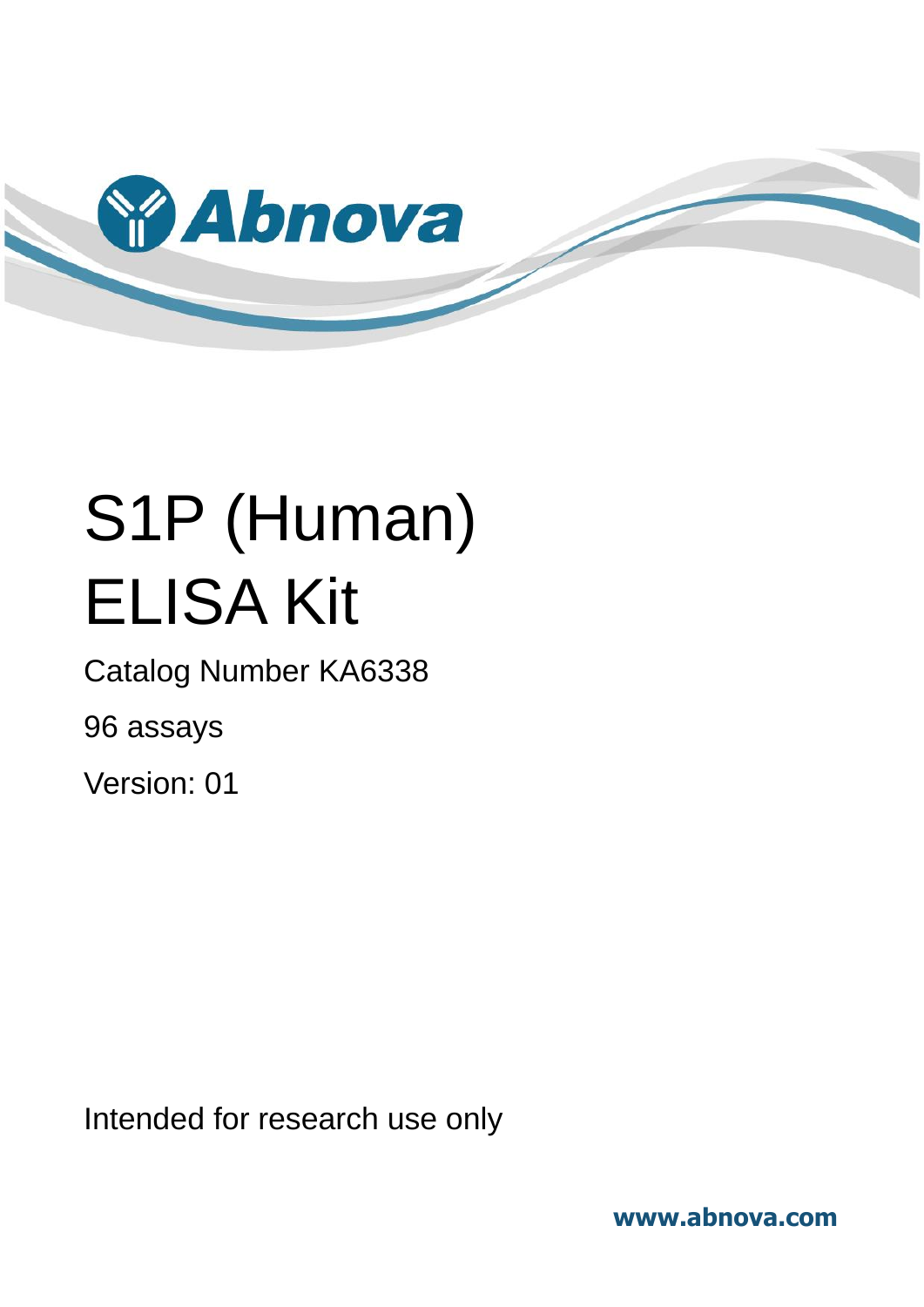

## **Table of Contents**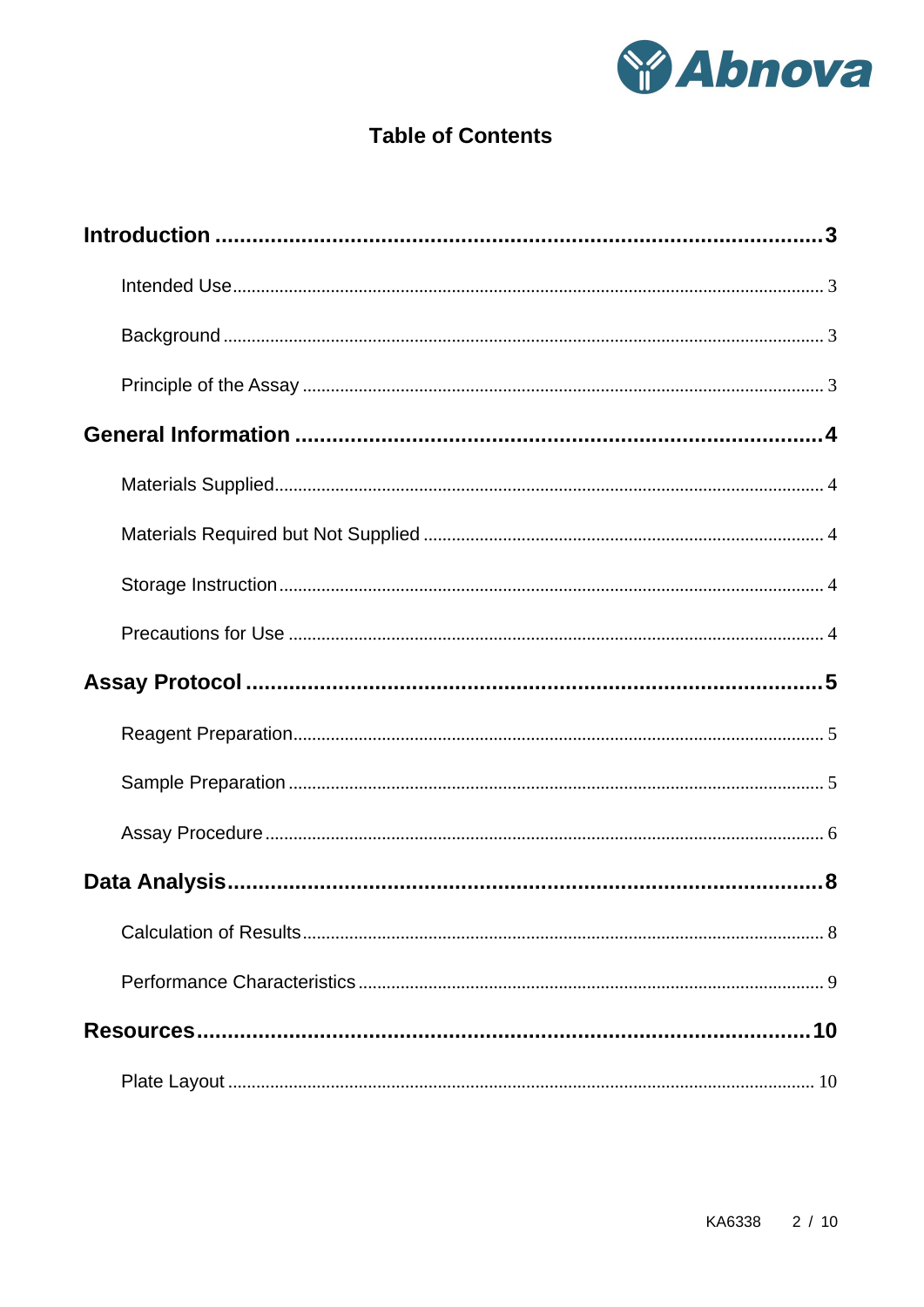

## <span id="page-2-1"></span><span id="page-2-0"></span>**Introduction**

#### **Intended Use**

S1P (Human) ELISA kit is based on the Competitive ELISA principle to quantitatively measure the concentration of Sphingosine-1-phosphate in human serum, plasma, and other biological fluids.

## <span id="page-2-2"></span>**Background**

Sphingosine-1-phosphate (S1P) is a bioactive sphingolipid metabolite that is generated by the phosphorylation of sphingosine by sphingosine kinase 1 or 2. It is present in low concentrations in tissues such as lymphoid organs and thymus but is present in high concentrations in the blood, usually bound to ApoM in HDL particles. It acts as an intracellular second messenger as well as an extracellular ligand for G-protein-coupled receptors. S1P is implicated in a large number of physiological and cellular processes such as cell survival, immune cell trafficking, apoptosis, atherosclerosis, inflammation, angiogenesis, and tumorigenesis. Thus S1P could serve as a promising target for the treatment of human diseases.

#### <span id="page-2-3"></span>**Principle of the Assay**

Test samples, Standards, and Biotinylated Detection antibody are added to the wells pre-coated with capture antibody and then washed with Wash Buffer. The HRP-Streptavidin is added and any unattached conjugates are washed off using Wash Buffer. The HRP enzymatic reaction is detected by the addition of TMB-substrate. Finally, the reaction is terminated with an acidic stop solution. The color developed is inversely proportional to the concentration of S1P in the sample or standard.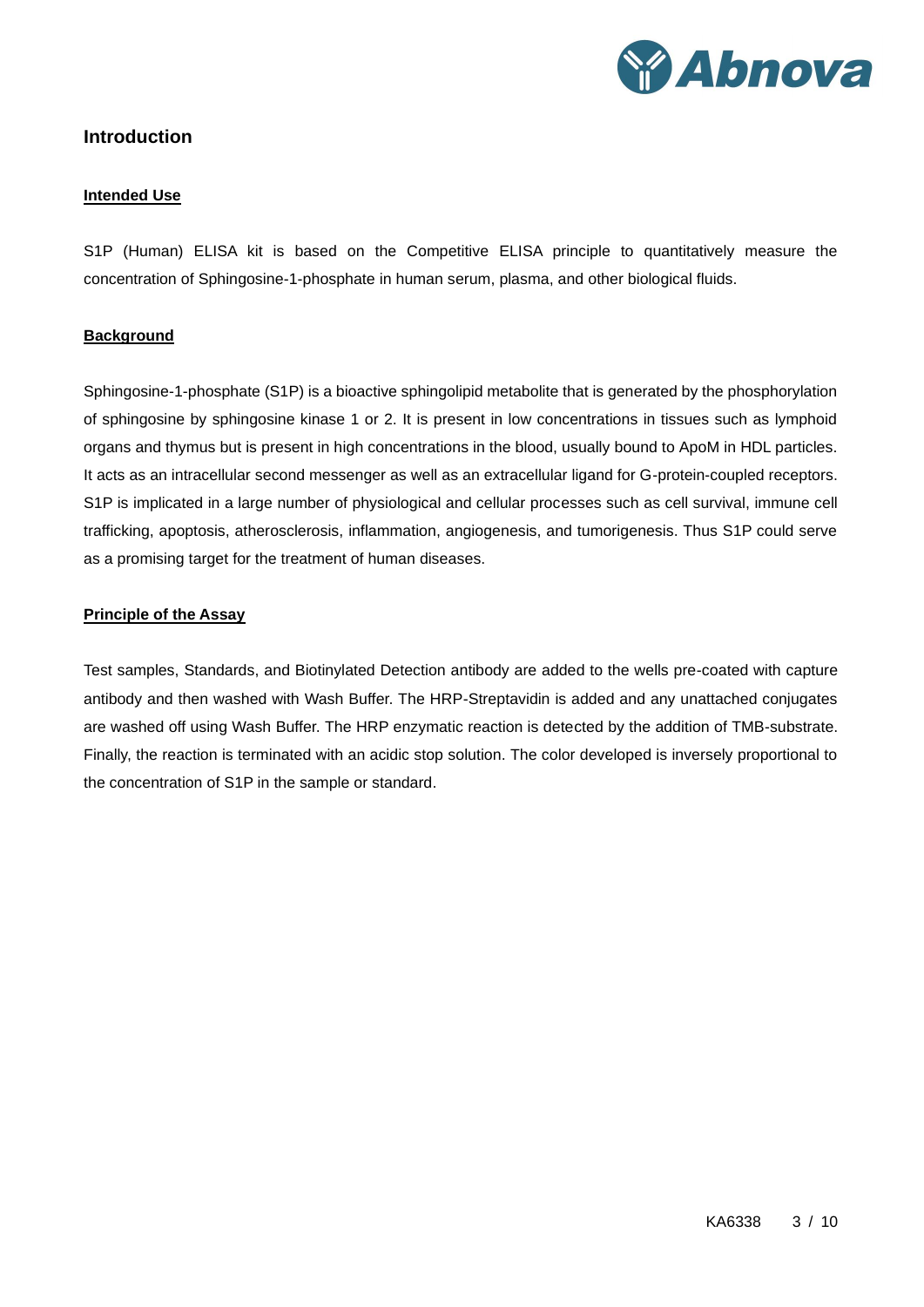

## <span id="page-3-1"></span><span id="page-3-0"></span>**General Information**

## **Materials Supplied**

#### List of component

| Component                         | Amount             | Storage temp.     |  |
|-----------------------------------|--------------------|-------------------|--|
| Micro ELISA Plate                 | 8 x 12 well strips |                   |  |
| Standard (Lyophilized) (200ng)    | 2 vials            | $-20^{\circ}$ C   |  |
| Sample/Standard Dilution Buffer   | 20 mL              | $4^{\circ}$ C     |  |
| Biotin-labeled Antibody           | $60 \mu L$         | 4°C (Avoid Light) |  |
| <b>Antibody Dilution Buffer</b>   | $10 \text{ mL}$    | $4^{\circ}$ C     |  |
| HRP-Streptavidin Conjugate (SABC) | 120 µL             | 4°C (Avoid Light) |  |
| <b>SABC Dilution Buffer</b>       | $10 \text{ mL}$    | $4^{\circ}$ C     |  |
| <b>TMB Substrate Solution</b>     | $10 \text{ mL}$    | 4°C (Avoid Light) |  |
| <b>Stop Solution</b>              | $10 \text{ mL}$    | $4^{\circ}$ C     |  |
| Wash Buffer (25x)                 | 30 mL              | $4^{\circ}$ C     |  |
| <b>Plate Sealers</b>              | 5 slides           | $4^{\circ}$ C     |  |

## <span id="page-3-2"></span>**Materials Required but Not Supplied**

- Microplate reader capable of measuring absorbance at 450 nm
- 37°C incubator
- Precision pipettes with disposable tips
- Distilled or deionized water
- Clean eppendorf tubes for preparing standards or sample dilutions
- Absorbent paper

## <span id="page-3-3"></span>**Storage Instruction**

An unopened kit can be stored at 4°C for up to 6 months. If the kit is not used within 1 month, store the items separately according to the above-mentioned conditions once the kit is received.

## <span id="page-3-4"></span>**Precautions for Use**

FOR RESEARCH USE ONLY! Not to be used on humans.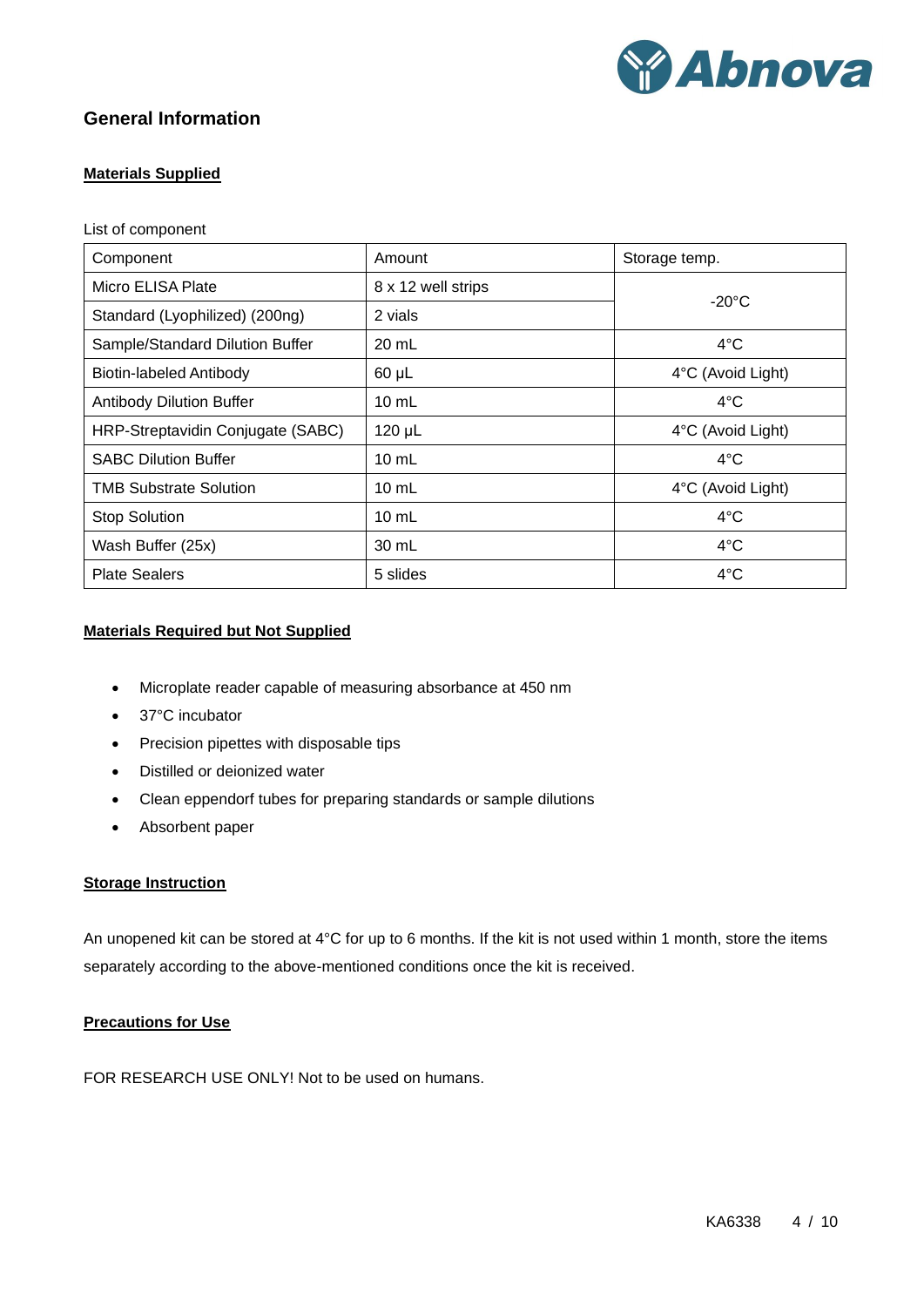

## <span id="page-4-1"></span><span id="page-4-0"></span>**Assay Protocol**

## **Reagent Preparation**

*Note: Prepare reagents within 30 minutes before the experiment. Before using the kit, spin tubes and bring down all components to the bottom of tubes*

- ✓ **Biotin-labeled Antibody working solution:** Prepare this working stock 1 hour prior to the start of the experiment. Calculate the total volume of the working solution: 0.05 mL/well x quantity of wells. Add 0.1 – 0.2 mL to the total volume. Dilute the Biotin-labeled antibody with Antibody Dilution Buffer at 1:100. Mix thoroughly.
- ✓ **HRP-Streptavidin Conjugate (SABC):** Prepare this working stock 30 minutes prior to the start of the experiment. Calculate the total volume of the working solution: 0.1 mL/well x quantity of wells. Add 0.1 – 0.2 mL to the total volume. Dilute the SABC with SABC Dilution Buffer at 1:100. Mix thoroughly.
- ✓ **Wash Buffer:** Dilute 25X Wash Buffer to 1X by adding 30 mL of 25X Wash Buffer and make up the volume to 750 mL with deionized/distilled water. If crystals present in the 25X Wash Buffer, warm it in water bath at 40°C. Mix it gently. The solution must be cooled to room temperature before use.
- ✓ **Standard Preparation:** 
	- Add 1 mL Sample Dilution Buffer into one Standard tube (labeled as zero tube). Keep the tube at room temperature for 10 minutes. Mix thoroughly.
	- Label 7 tubes with 1/2, 1/4, 1/8, 1/16, 1/32, 1/64 and blank respectively. Add 0.3 mL of the Sample Dilution Buffer into each tube. Add 0.3 mL of the above Standard solution (from zero tube) into 1st tube and mix them thoroughly.
	- Transfer 0.3 mL from 1st tube to 2nd tube and mix them thoroughly. Transfer 0.3 mL from 2nd tube to 3rd tube and mix them thoroughly, and so on. Sample Dilution Buffer was used for the blank control. (Note: Please use Standard Solutions within 2 hours of preparation).

#### <span id="page-4-2"></span>**Sample Preparation**

*Note: Isolate the test samples soon after collecting, then, analyze immediately (within 2 hours). Or aliquot and store at -20°C (≤ 1 month) or -80°C (≤ 2 months). Avoid multiple freeze-thaw cycles. The hemolytic samples are not suitable for this assay.*

- Serum: Place whole blood sample at room temperature for 2 hours or put it at 2 8°C overnight and centrifugation for 20 minutes at approximately 1000xg, Collect the supernatant and carry out the assay immediately. Blood collection tubes should be disposable, non-pyrogenic, and endotoxin free.
- Plasma: Collect plasma using EDTA-Na<sup>2</sup> or heparin as an anticoagulant. Centrifuge samples for 15 minutes at 1000xg at 2 -8°C within 30 minutes of collection. Collect the supernatant and carry out the assay immediately. Avoid hemolysis, high cholesterol samples.
- Tissue homogenates: As hemolytic blood may affect the assay result, it is necessary to remove residual blood by washing tissue with pre-cooling PBS buffer (0.01 M, pH 7.4). Mince tissue after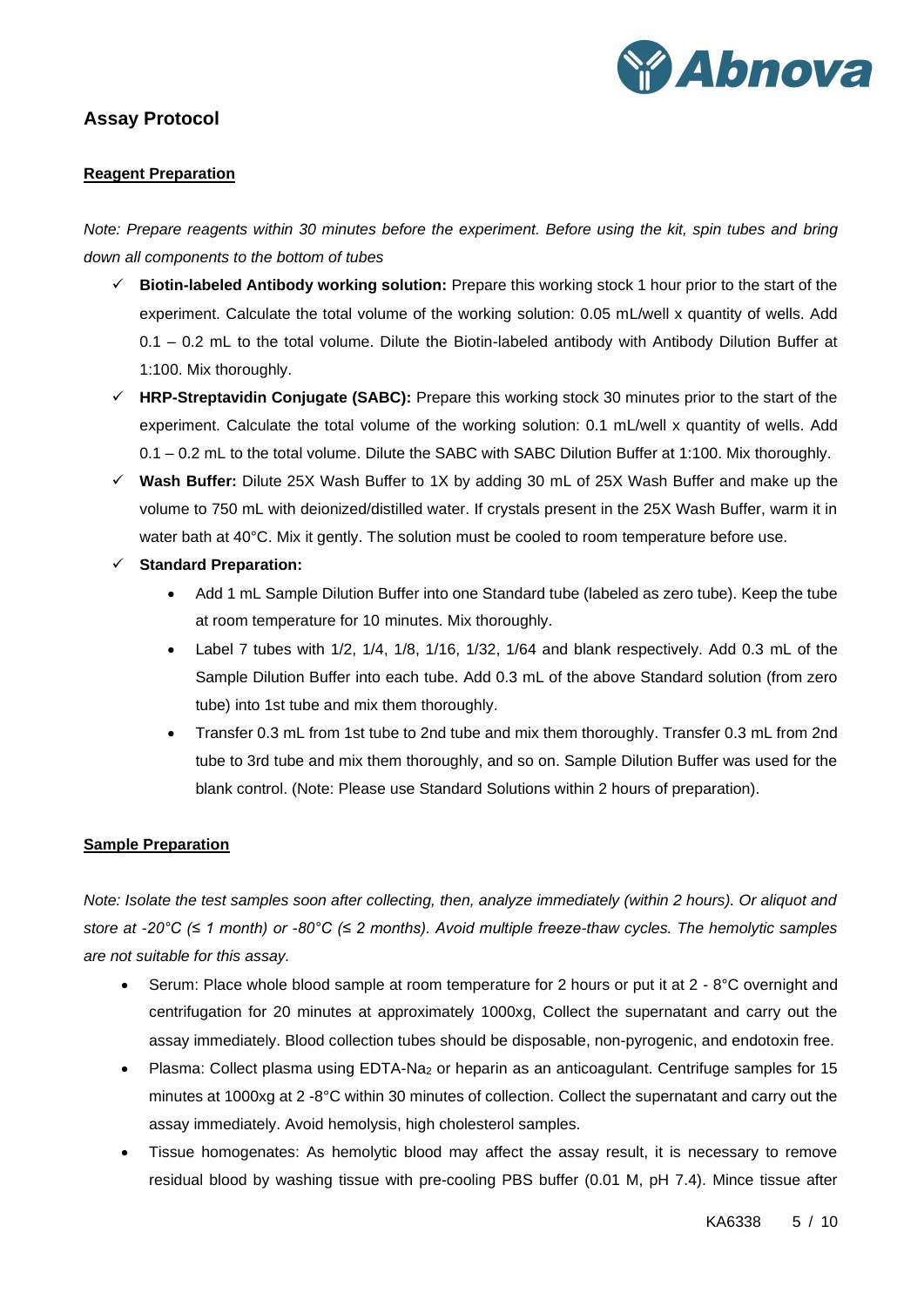

weighing it and homogenize it in PBS (the volume depends on the weight of the tissue. Normally, 9 mL PBS would be appropriate to 1 gram tissue pieces. Some protease inhibitors are recommended to add into the PBS) with a glass homogenizer on ice. To further break the cells, you can sonicate the suspension with an ultrasonic cell disrupter or subject it to freeze-thaw cycles. The homogenates are then centrifuged for 5 minutes at 5000xg to get the supernatant. The total protein concentration was determined by BCA kit and the total protein concentration of each pore sample should not exceed 0.3 mg.

- Cell culture supernatant: Centrifuge supernatant for 20 minutes at 1000xg at 2 8°C to remove insoluble impurity and cell debris. Collect the clear supernatant and carry out the assay immediately.
- Cell Culture Lysate: Commercial RIPA kits are recommended to follow the instructions provided. Generally, 0.5 mL RIPA lysis buffer would be appropriate to 2x10<sup>6</sup> cells, DNA must be removed. The total protein concentration was determined by BCA kit and the total protein concentration of each pore sample should not exceed 0.3 mg.
- Other biological fluids: Centrifuge samples for 20 minutes at 1000xg at 4°C. Collect the supernatant and carry out the assay immediately.

*Note: End user should estimate the concentration of the target protein in the test sample first, and select a proper dilution factor to make the diluted target protein concentration fall in the optimal detection range of the kit.*

## <span id="page-5-0"></span>**Assay Procedure**

*Note: Bring all reagents and samples to room temperature 30 minutes prior to the assay. It is recommended that all standards and samples be run at least in duplicate. A standard curve should be run for each assay.* 

- 1. Prepare all reagents, samples and standards as instructed.
- 2. Wash plate 2 times with 1X Wash Buffer before adding standard, blank, sample and control wells.
- 3. Add 50 µL of each standards or samples into appropriate wells. The blank well will contain only Sample/Standard Dilution Buffer.
- 4. Immediately add 50 µL of Biotin-labeled Antibody working solution. Cover the plate with plate sealer. Gently tap to ensure mixing. Incubate at 37ºC for 45 minutes.
- 5. Remove the cover and discard the plate content. Wash the plate 3 times with 1X Wash Buffer without letting the wells completely dry. Let it soak for 1-2 minutes, and then remove all residual wash-liquid from the wells by aspiration. After the last wash, remove any remaining Wash Buffer by aspirating or decanting. Tap the plate on absorbent filter papers or other absorbent materials.
- 6. Add 100 µL of SABC working solution into each well, cover the plate and incubate at 37ºC for 30 minutes.
- 7. Discard the solution and wash 5 times with 1X Wash Buffer as step 5.
- 8. Add 90 uL of TMB substrate into each well, cover the plate and incubate at 37 °C in dark within 10-20 minutes. (Note: The reaction time can be shortened or extended according to the actual color change,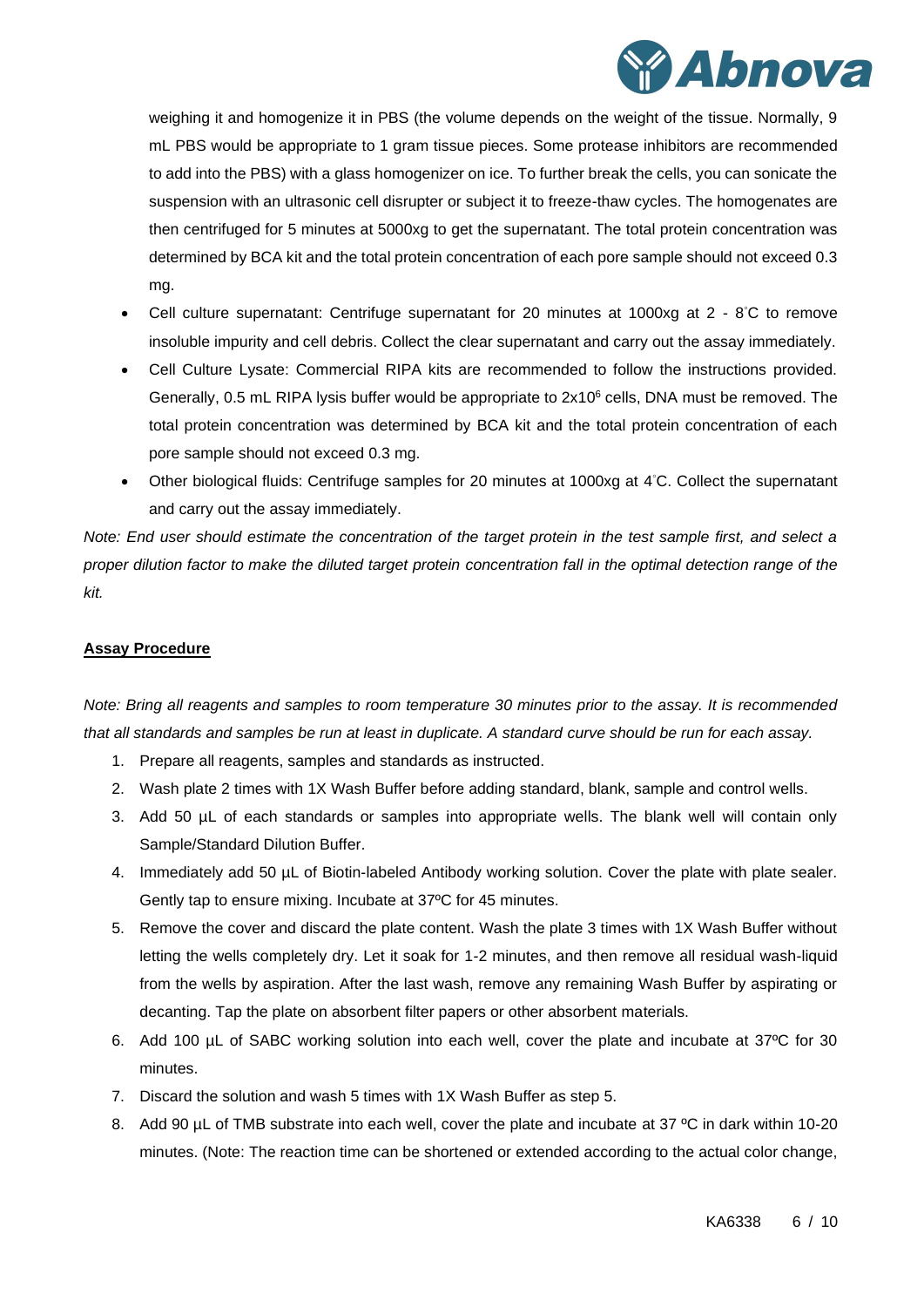

but not more than 30 minutes. The reaction can be terminated when apparent gradient appeared in standard wells).

9. Add 50 µL of Stop Solution to each well. Read result at 450 nm within 20 minutes.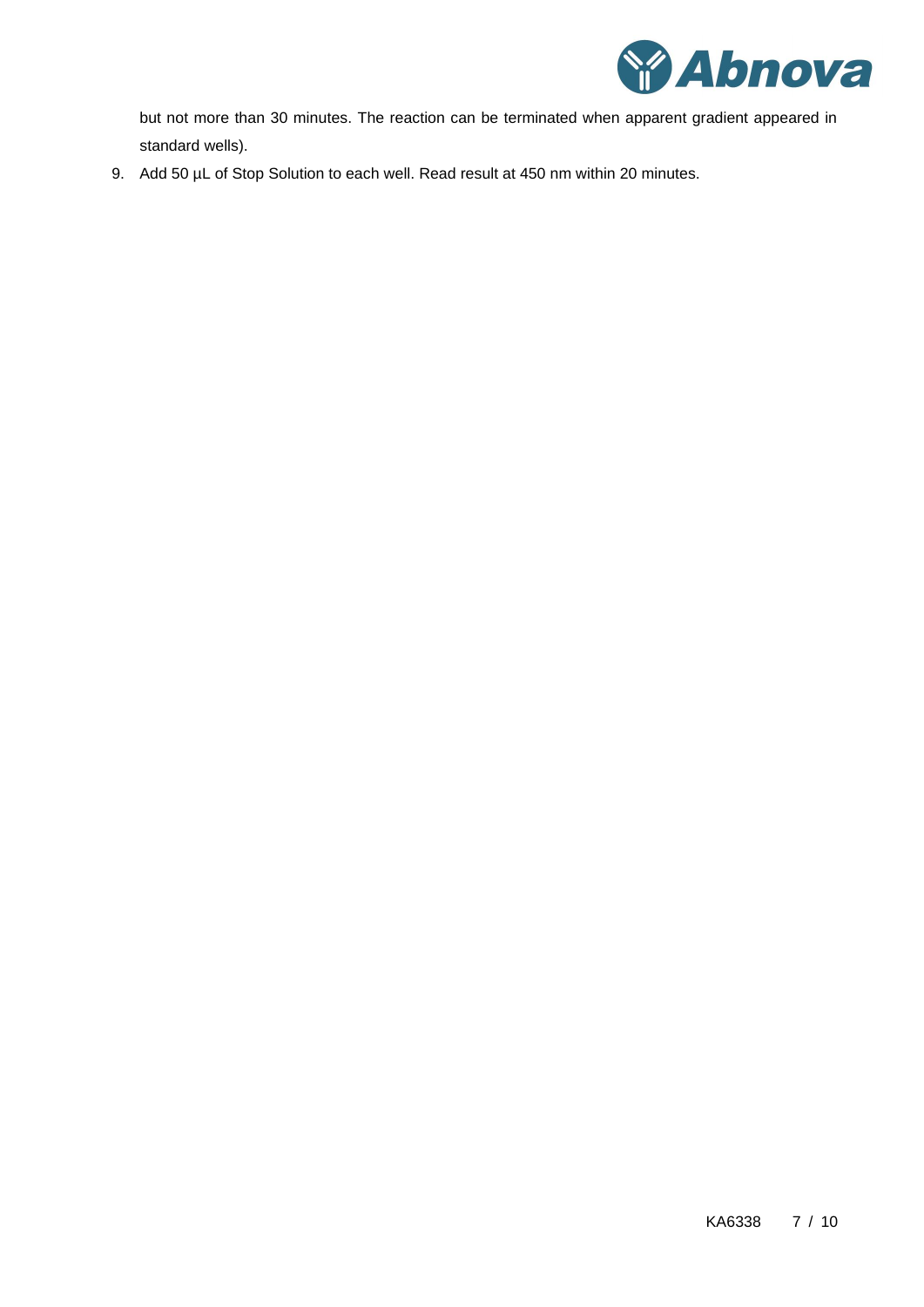

## <span id="page-7-1"></span><span id="page-7-0"></span>**Data Analysis**

## **Calculation of Results**

For calculation, (the relative O.D.450) = (the O.D.450 of each well) – (the O.D.450 of Zero well). The standard curve can be plotted as the relative O.D.450 of each standard solution (Y) vs. the respective concentration of the standard solution (X). The target concentration of the samples can be interpolated from the standard curve. If the samples measured were diluted, multiply the dilution factor to the concentrations from interpolation to obtain the concentration before dilution.

#### ✓ Typical Standard Curve



Figure: Typical Standard Curve and OD values: These standard curves are for demonstration only. A standard curve must be run with each assay.

| STD. (ng/mL) | $OD-1$<br>$OD-2$ |       | Average |  |
|--------------|------------------|-------|---------|--|
| 0            | 3.058            | 3.146 | 3.102   |  |
| 3.125        | 2.193            | 2.257 | 2.225   |  |
| 6.25         | 1.869            | 1.923 | 1.896   |  |
| 12.5         | 1.216            | 1.252 | 1.234   |  |
| 25           | 0.794            | 0.818 | 0.806   |  |
| 50           | 0.48             | 0.494 | 0.487   |  |
| 100          | 0.309            | 0.317 | 0.313   |  |
| 200          | 0.128            | 0.132 | 0.13    |  |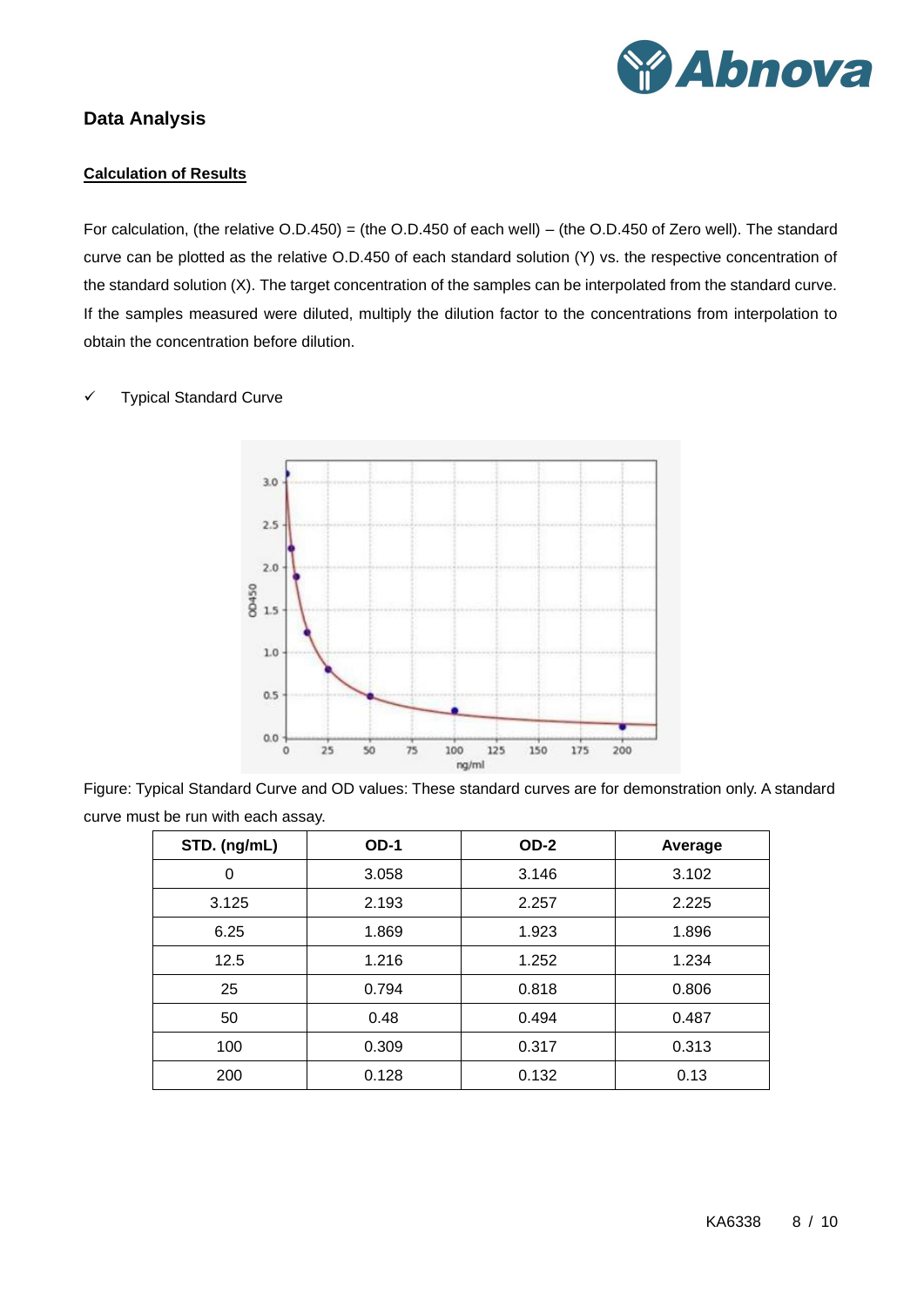

## <span id="page-8-0"></span>**Performance Characteristics**

- $\checkmark$  Detection range: 3.125 200 ng/mL
- ✓ Sensitivity: 1.875 ng/mL
- ✓ Assay Precision: Intra-Assay CV < 8% and Inter-Assay CV < 10%
- $\checkmark$  Recovery range: 85 105% for normal human serum and plasma samples Matrices mentioned below were spiked with certain level of Sphingosine-1-Phosphate and the recovery rates were calculated by comparing the measured value to the expected amount of Sphingosine-1-Phosphate in samples

| <b>Matrix</b>        | Recovery Range (%) | Average(%) |  |
|----------------------|--------------------|------------|--|
| Serum $(n=5)$        | 89-105             | 99         |  |
| EDTA Plasma (n=5)    | 85-102             | 97         |  |
| Heparin Plasma (n=5) | 87-98              | 94         |  |

✓ Linearity

Linearity of the assay kit was determined by spiking samples and their serial dilutions with appropriate concentration of Sphingosine-1-Phosphate. The results are represented as percentage of calculated concentration to the expected value.

| <b>Sample</b>        | 1:2     | 1:4     | 1:8     |
|----------------------|---------|---------|---------|
| Serum $(n=5)$        | 85-102% | 87-103% | 88-105% |
| EDTA Plasma (n=5)    | 83-101% | 83-100% | 85-95%  |
| Heparin Plasma (n=5) | 82-100% | 85-99%  | 81-100% |

This Competitive ELISA is highly sensitive and highly specific for the detection of

Sphingosine-1-Phosphate in human samples. There is no significant cross-reactivity or interference between Sphingosine-1-Phosphate and analogues